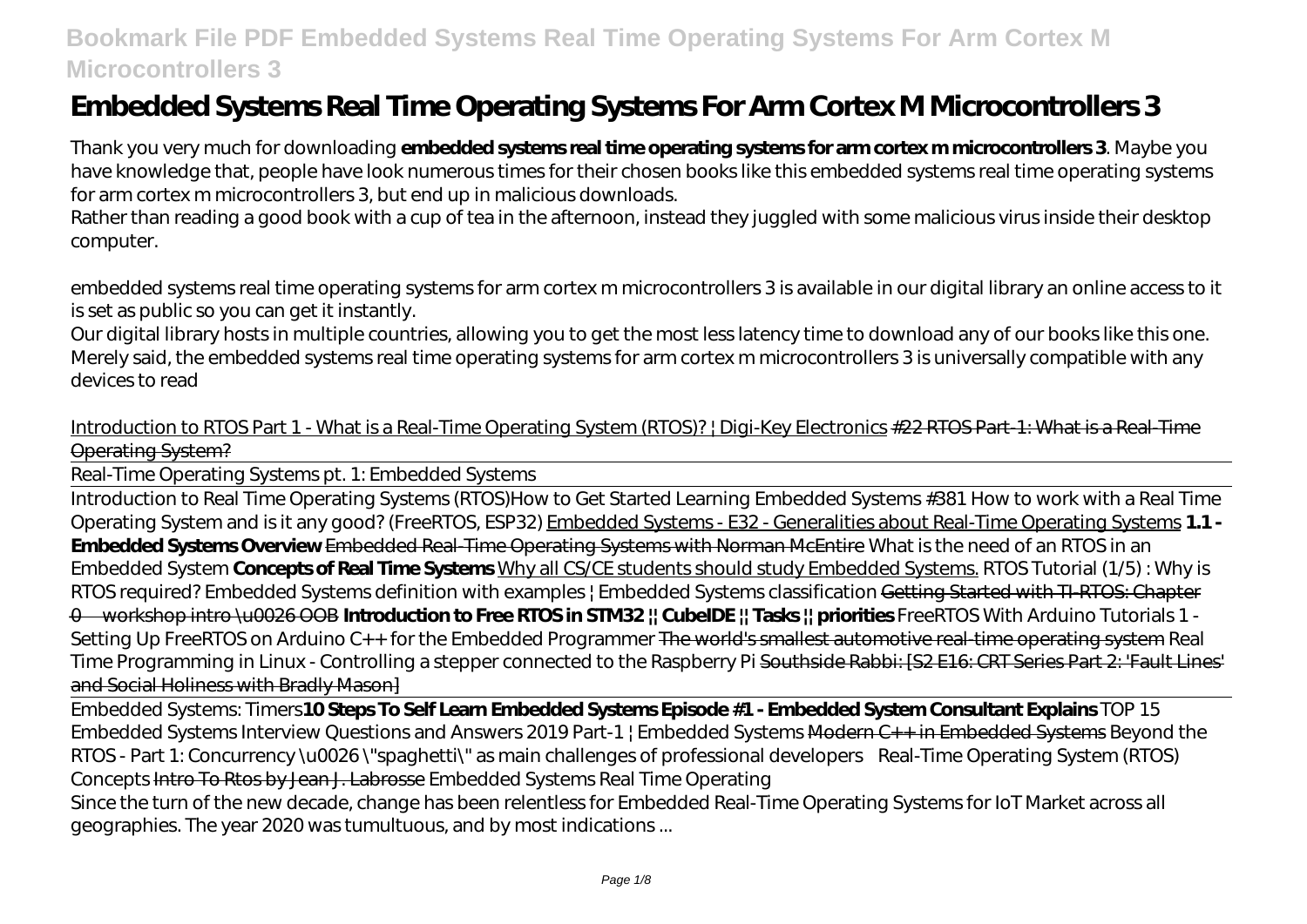Global and Regional Embedded Real-Time Operating Systems for IoT Market: Present Status And Future Prospects Real-Time Operating System is ideal for embedded systems that require real-time determinism, virtualization, total reliability, security and safety. In addition to ...

INTEGRITY Real-Time Operating System

Embedded systems are a combination of hardware and software that is integrated with a programme or designed to conduct functions within a system or device. The improvement of technology and the ...

Embedded System Market Size predicts favorable growth and forecast 2020 - 2026

RTEMS (Real-Time Executive for Multiprocessor Systems) [3] is a free open source real-time operating system designed for real-time embedded architectures. RTEMS does not provide any form of memory ...

xLuna: a Real-Time, Dependable Kernel for Embedded Systems

The use of a real-time operating system (RTOS) or a bare-metal scheduler is a popular topic of debate among embedded system developers. The supporters of bare metal argue that they can use a ...

Do You Need an RTOS? Yes, and Here Are 7 Reasons Why

ThreadX achieves a sub-microsecond context switch and is significantly faster overall than other commercial RTOSes. PRE-CERTIFIED BY TUV AND UL TO MANY SAFETY ...

ThreadX is Express Logic's advanced Real-Time Operating System (RTOS) designed specifically for deeply embedded, real-time, and IoT applications.

Just as open-source as ever, RT-Thread Smart is designed as a bigger brother to RT-Thread - and uses RT-Thread as its kernel.

RT-Thread Smart Offers a Lightweight, Microkernel Operating System for MMU-Equipped Microcontrollers BlackBerry QNX, one of the primary developers of Real-Time Operating Systems (RTOS ... RTOS are critical for internal communication within the embedded systems of modern robotics. Every robot has a...

The RTOS Market for Robotics Set to Expand

Renesas Electronics has announced that customers designing with all mainstream Renesas 32-bit MCU families now have access to Microsoft Azure Real-Time Operatin ...

Renesas Extends Azure RTOS Support Across its 32-bit MCUs

Modern multicore processors use special operating systems called hypervisors … An optimal embedded virtualization approach ensures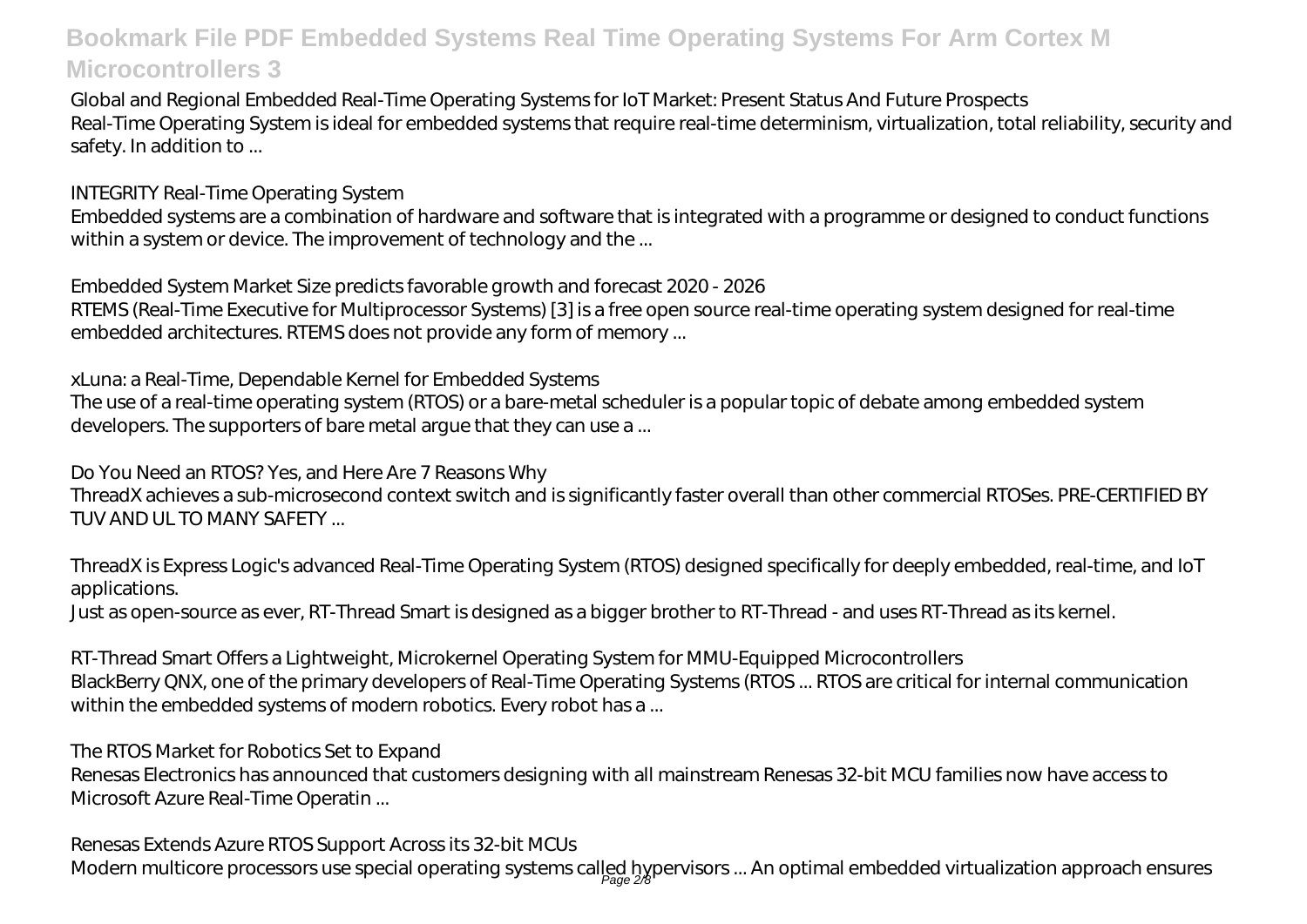the real-time guest retains its deterministic capabilities.

Design for Real-Time Control: Embedded Computing on Multicore Processors

They run certain tasks to a fixed schedule and are a real-time embedded system ... can be designed to control the entirety of an operating system. However, regardless of the function involved ...

What is an embedded system?

Wind River, whose VxWorks real-time operating system (RTOS ... Depending on how military and embedded systems designers perceive the deal, Intel' sacquisition of Wind River may create a market ...

Real-time software provider Wind River Systems acquired by Intel in push to embedded systems BlackBerry Limited (NYSE: BB; TSX: BB) today announced it will host a virtual fireside chat to discuss BlackBerry's IoT business and market opportunity. Mattias Eriksson, President and General Manager ...

BlackBerry to Host Virtual Investor Fireside Chat

Future Electronics is featuring Infineon' sOPTIGA Connect IoT OC2321 eSIM solution in this month' sedition of THE EDGE.

OPTIGA Connect IoT from Infineon Featured in THE EDGE by Future Electronics

"Mentor Graphics continues to demonstrate embedded software leadership ... can develop smarter and more capable devices with a proven commercial real-time operating system solution." ARMv8-A support ...

Mentor Graphics Announces 64-bit ARMv8-A Support for the Nucleus Real-Time Operating System LynuxWorks offers real-time embedded operating systems that meet DO-178B as well as ARINC 653, and is seeing growing interest from software developers outside the military. " We see more and more ...

Safety and security are top priorities for providers of embedded operating systems

Simultaneously, the functionality segment is sub-segmented into stand-alone embedded systems, real-time embedded systems, mobile embedded systems, and networked embedded systems. The application ...

Embedded Systems Market is Projected to Reach USD 291.25 Billion by 2025, Registering a CAGR of 5.8% - Report by Market Research Future (MRFR)

Actian, the leader in hybrid cloud data analytics, today announced the general availability of its new Zen™ V15 embedded database for mobile and IoT. Actian Zen V15 addresses the demanding needs of ...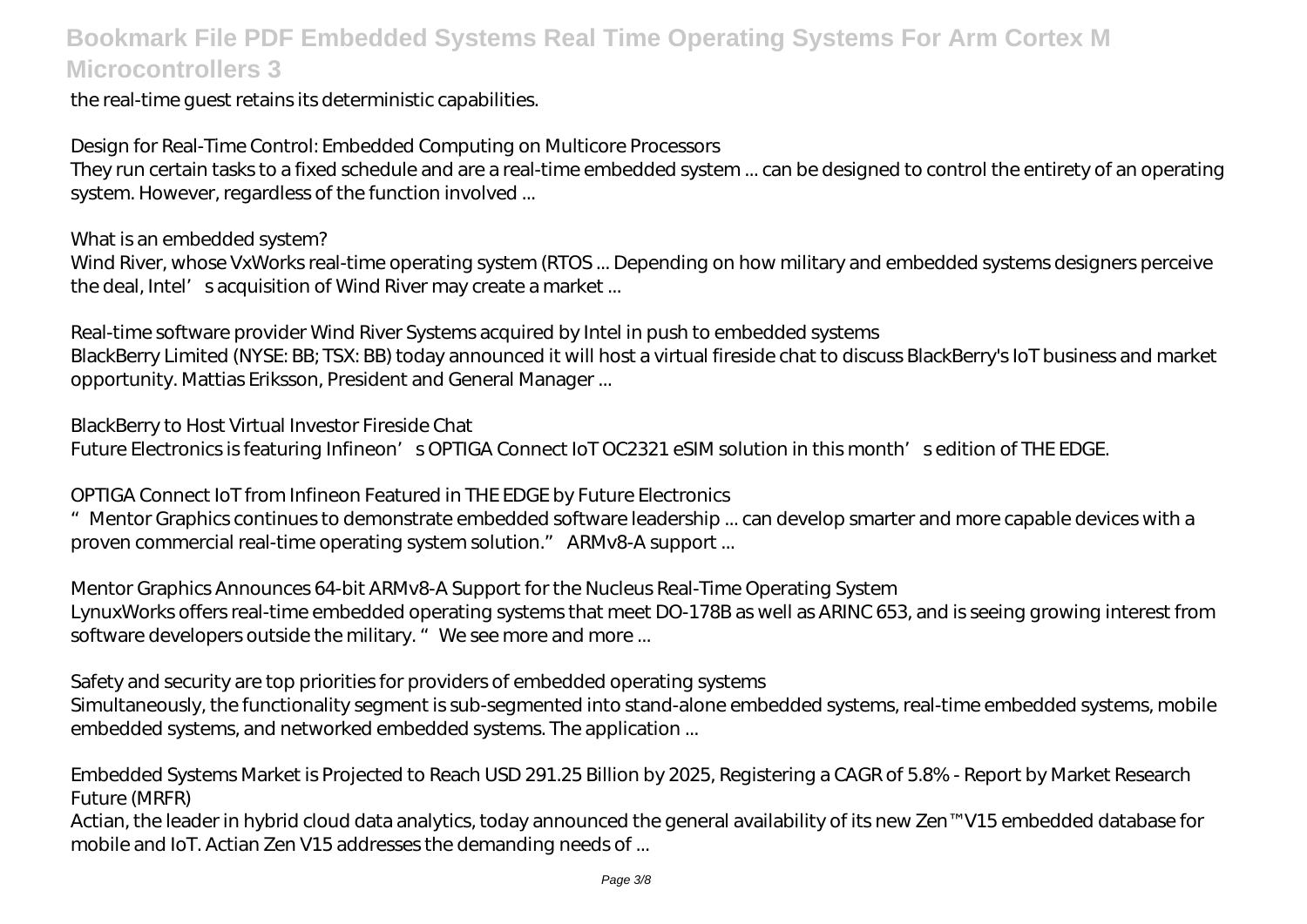Actian Launches Next-Generation Zen™ Embedded Database for Mobile and IoT

LCDs are great for showing info from your microcontroller. A serial adapter is inexpensive, uses only one I/O, and is easy to connect and to use. How to set up the build environment for the nRF51 ...

#### Real-Time Operating System

They also typically work in real time. Small embedded systems may contain their own input/output routines and not require a separate operating system at all. In embedded systems, the software ...

This book integrates new ideas and topics from real time systems, embedded systems, and software engineering to give a complete picture of the whole process of developing software for real-time embedded applications. You will not only gain a thorough understanding of concepts related to microprocessors, interrupts, and system boot process, appreciating the importance of real-time modeling and scheduling, but you will also learn software engineering practices such as model documentation, model analysis, design patterns, and standard conformance. This book is split into four parts to help you learn the key concept of embedded systems; Part one introduces the development process, and includes two chapters on microprocessors and interrupts---fundamental topics for software engineers; Part two is dedicated to modeling techniques for real-time systems; Part three looks at the design of software architectures and Part four covers software implementations, with a focus on POSIX-compliant operating systems. With this book you will learn: The pros and cons of different architectures for embedded systems POSIX real-time extensions, and how to develop POSIX-compliant real time applications How to use real-time UML to document system designs with timing constraints The challenges and concepts related to crossdevelopment Multitasking design and inter-task communication techniques (shared memory objects, message queues, pipes, signals) How to use kernel objects (e.g. Semaphores, Mutex, Condition variables) to address resource sharing issues in RTOS applications The philosophy underpinning the notion of "resource manager" and how to implement a virtual file system using a resource manager The key principles of real-time scheduling and several key algorithms Coverage of the latest UML standard (UML 2.4) Over 20 design patterns which represent the best practices for reuse in a wide range of real-time embedded systems Example codes which have been tested in QNX---a real-time operating system widely adopted in industry

This book covers the basic concepts and principles of operating systems, showing how to apply them to the design and implementation of complete operating systems for embedded and real-time systems. It includes all the foundational and background information on ARM architecture, ARM instructions and programming, toolchain for developing programs, virtual machines for software implementation and testing, program execution image, function call conventions, run-time stack usage and link C programs with assembly code. It describes the design and implementation of a complete OS for embedded systems in incremental steps, explaining the design principles and implementation techniques. For Symmetric Multiprocessing (SMP) embedded systems, the author examines the ARM MPcore processors, which include the SCU and GIC for interrupts routing and interprocessor communication and synchronization by Software Generated<br>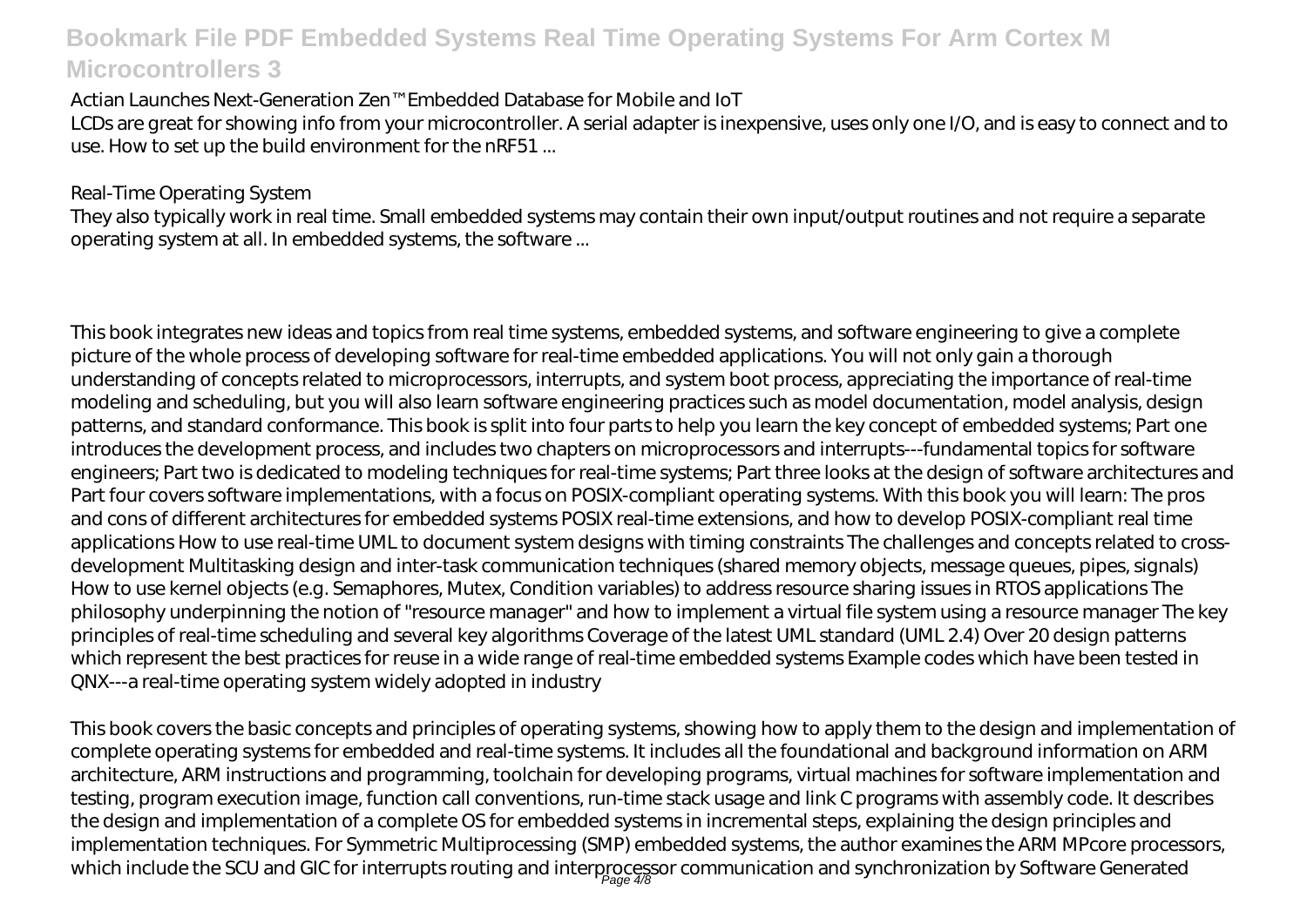Interrupts (SGIs).Throughout the book, complete working sample systems demonstrate the design principles and implementation techniques. The content is suitable for advanced-level and graduate students working in software engineering, programming, and systems theory.

'... a very good balance between the theory and practice of real-time embedded system designs.' —Jun-ichiro itojun Hagino, Ph.D., Research Laboratory, Internet Initiative Japan Inc., IETF IPv6 Operations Working Group (v6ops) co-chair 'A cl

From the Foreword: "...the presentation of real-time scheduling is probably the best in terms of clarity I have ever read in the professional literature. Easy to understand, which is important for busy professionals keen to acquire (or refresh) new knowledge without being bogged down in a convoluted narrative and an excessive detail overload. The authors managed to largely avoid theoretical-only presentation of the subject, which frequently affects books on operating systems. ... an indispensable [resource] to gain a thorough understanding of the real-time systems from the operating systems perspective, and to stay up to date with the recent trends and actual developments of the open-source real-time operating systems." —Richard Zurawski, ISA Group, San Francisco, California, USA Real-time embedded systems are integral to the global technological and social space, but references still rarely offer professionals the sufficient mix of theory and practical examples required to meet intensive economic, safety, and other demands on system development. Similarly, instructors have lacked a resource to help students fully understand the field. The information was out there, though often at the abstract level, fragmented and scattered throughout literature from different engineering disciplines and computing sciences. Accounting for readers' varying practical needs and experience levels, Real Time Embedded Systems: Open-Source Operating Systems Perspective offers a holistic overview from the operating-systems perspective. It provides a long-awaited reference on real-time operating systems and their almost boundless application potential in the embedded system domain. Balancing the already abundant coverage of operating systems with the largely ignored real-time aspects, or "physicality," the authors analyze several realistic case studies to introduce vital theoretical material. They also discuss popular open-source operating systems—Linux and FreRTOS, in particular—to help embeddedsystem designers identify the benefits and weaknesses in deciding whether or not to adopt more traditional, less powerful, techniques for a project.

Embedded systems are a ubiquitous component of our everyday lives. We interact with hundreds of tiny computers every day that are embedded into our houses, our cars, our toys, and our work. As our world has become more complex, so have the capabilities of the microcontrollers embedded into our devices. The ARM® Cortex™-M3 is represents the new class of microcontroller much more powerful than the devices available ten years ago. The purpose of this book is to present the design methodology to train young engineers to understand the basic building blocks that comprise devices like a cell phone, an MP3 player, a pacemaker, antilock brakes, and an engine controller. This book is the third in a series of three books that teach the fundamentals of embedded systems as applied to the ARM® Cortex™-M3. This third volume is primarily written for senior undergraduate or first-year graduate electrical and computer engineering students. It could also be used for professionals wishing to design or deploy a real-time operating system onto an Arm platform. The first book Embedded Systems: Introduction to the ARM Cortex-M3 is an introduction to computers and interfacing focusing on assembly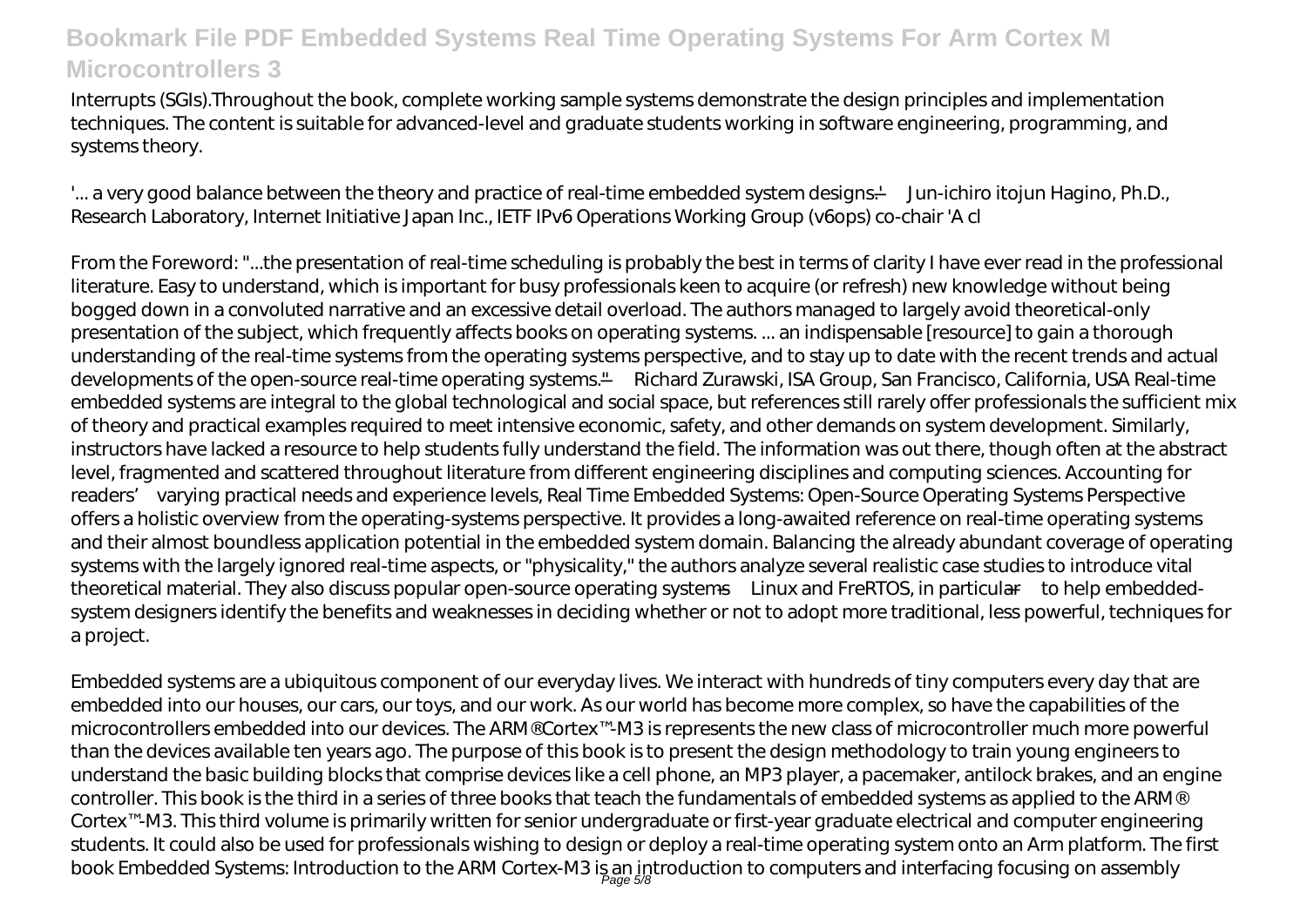language and C programming. The second book Embedded Systems: Real-Time Interfacing to the ARM Cortex-M3 focuses on interfacing and the design of embedded systems. This third book is an advanced book focusing on operating systems, high-speed interfacing, control systems, and robotics. Rather than buying and deploying an existing OS, the focus is on fundamental principles, so readers can write theirown OS. An embedded system is a system that performs a specific task and has a computer embedded inside. A system is comprised of components and interfaces connected together for a common purpose. Specific topics include microcontrollers, design, verification, hardware/software synchronization, interfacing devices to the computer, real-time operating systems, data collection and processing, motor control, analog filters, digital filters, and real-time signal processing. This book employs many approaches to learning. It will not include an exhaustive recapitulation of the information in data sheets. First, it begins with basic fundamentals, which allows the reader to solve new problems with new technology. Second, the book presents many detailed design examples. These examples illustrate the process of design. There are multiple structural components that assist learning. Checkpoints, with answers in the back, are short easy to answer questions providing immediate feedback while reading. Simple homework, with answers to the odd questions on the web, provides more detailed learning opportunities. The book includes an index and a glossary so that information can be searched. The most important learning experiences in a class like this are of course the laboratories. Each chapter has suggested lab assignments. More detailed lab descriptions are available on the web. Specifically for Volume 1, look at the lab assignments for EE319K. For Volume 2 refer to the EE445L labs, and for this volume, look at the lab assignments for EE345M/EE380L.6. There is a web site accompanying this book http://users.ece.utexas.edu/~valvano/arm. Posted here are Keil uVision projects for each the example programs in the book. You will also find data sheets and Excel spreadsheets relevant to the material in this book. The book will cover embedded systems for the ARM® Cortex™-M3 with specific details on the LM3S811, LM3S1968, and LM3S8962. Most of the topics can be run on the simple LM3S811. DMA interfacing will be presented on the LM3S3748. Ethernet and CAN examples can be run on the LM3S8962. In this book the term LM3Sxxx family will refer to any of the Texas Instruments Stellaris® ARM® Cortex™-M3-based microcontrollers. Although the solutions are specific for the LM3Sxxx family, it will be possible to use this book for other Arm derivatives.

This book is intended to provide a senior undergraduate or graduate student in electrical engineering or computer science with a balance of fundamental theory, review of industry practice, and hands-on experience to prepare for a career in the real-time embedded system industries. It is also intended to provide the practicing engineer with the necessary background to apply real-time theory to the design of embedded components and systems. Typical industries include aerospace, medical diagnostic and therapeutic systems, telecommunications, automotive, robotics, industrial process control, media systems, computer gaming, and electronic entertainment, as well as multimedia applications for general-purpose computing. This updated edition adds three new chapters focused on key technology advancements in embedded systems and with wider coverage of real-time architectures. The overall focus remains the RTOS (Real-Time Operating System), but use of Linux for soft real-time, hybrid FPGA (Field Programmable Gate Array) architectures and advancements in multi-core system-on-chip (SoC), as well as software strategies for asymmetric and symmetric multiprocessing (AMP and SMP) relevant to real-time embedded systems, have been added. Companion files are provided with numerous project videos, resources, applications, and figures from the book. Instructors' resources are available upon adoption. FEATURES: • Provides a comprehensive, up to date, and accessible presentation of embedded systems without sacrificing theoretical foundations • Features the RTOS (Real-Time Operating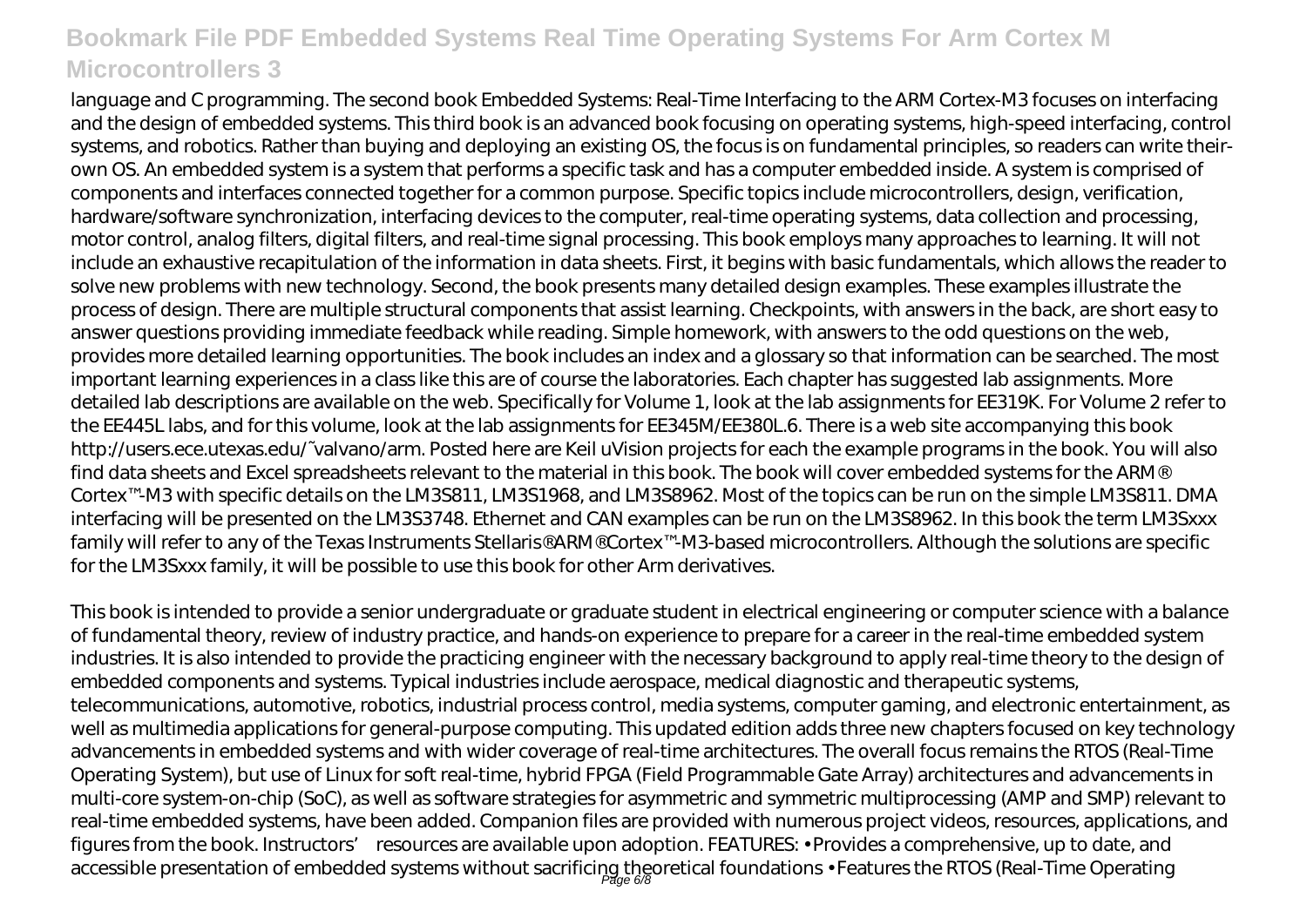System), but use of Linux for soft real-time, hybrid FPGA architectures and advancements in multi-core system-on-chip is included • Discusses an overview of RTOS advancements, including AMP and SMP configurations, with a discussion of future directions for RTOS use in multi-core architectures, such as SoC • Detailed applications coverage including robotics, computer vision, and continuous media • Includes a companion disc (4GB) with numerous videos, resources, projects, examples, and figures from the book • Provides several instructors' resources, including lecture notes, Microsoft PP slides, etc.

Offering comprehensive coverage of the convergence of real-time embedded systems scheduling, resource access control, software design and development, and high-level system modeling, analysis and verification Following an introductory overview, Dr. Wang delves into the specifics of hardware components, including processors, memory, I/O devices and architectures, communication structures, peripherals, and characteristics of real-time operating systems. Later chapters are dedicated to real-time task scheduling algorithms and resource access control policies, as well as priority-inversion control and deadlock avoidance. Concurrent system programming and POSIX programming for real-time systems are covered, as are finite state machines and Time Petri nets. Of special interest to software engineers will be the chapter devoted to model checking, in which the author discusses temporal logic and the NuSMV model checking tool, as well as a chapter treating real-time software design with UML. The final portion of the book explores practical issues of software reliability, aging, rejuvenation, security, safety, and power management. In addition, the book: Explains real-time embedded software modeling and design with finite state machines, Petri nets, and UML, and real-time constraints verification with the model checking tool, NuSMV Features real-world examples in finite state machines, model checking, real-time system design with UML, and more Covers embedded computer programing, designing for reliability, and designing for safety Explains how to make engineering trade-offs of power use and performance Investigates practical issues concerning software reliability, aging, rejuvenation, security, and power management Real-Time Embedded Systems is a valuable resource for those responsible for real-time and embedded software design, development, and management. It is also an excellent textbook for graduate courses in computer engineering, computer science, information technology, and software engineering on embedded and real-time software systems, and for undergraduate computer and software engineering courses.

Build a strong foundation in designing and implementing real-time systems with the help of practical examples Key Features Get up and running with the fundamentals of RTOS and apply them on STM32 Enhance your programming skills to design and build real-world embedded systems Get to grips with advanced techniques for implementing embedded systems Book Description A real-time operating system (RTOS) is used to develop systems that respond to events within strict timelines. Real-time embedded systems have applications in various industries, from automotive and aerospace through to laboratory test equipment and consumer electronics. These systems provide consistent and reliable timing and are designed to run without intervention for years. This microcontrollers book starts by introducing you to the concept of RTOS and compares some other alternative methods for achieving real-time performance. Once you've understood the fundamentals, such as tasks, queues, mutexes, and semaphores, you'll learn what to look for when selecting a microcontroller and development environment. By working through examples that use an STM32F7 Nucleo board, the STM32CubeIDE, and SEGGER debug tools, including SEGGER J-Link, Ozone, and SystemView, you'll gain an understanding of preemptive scheduling